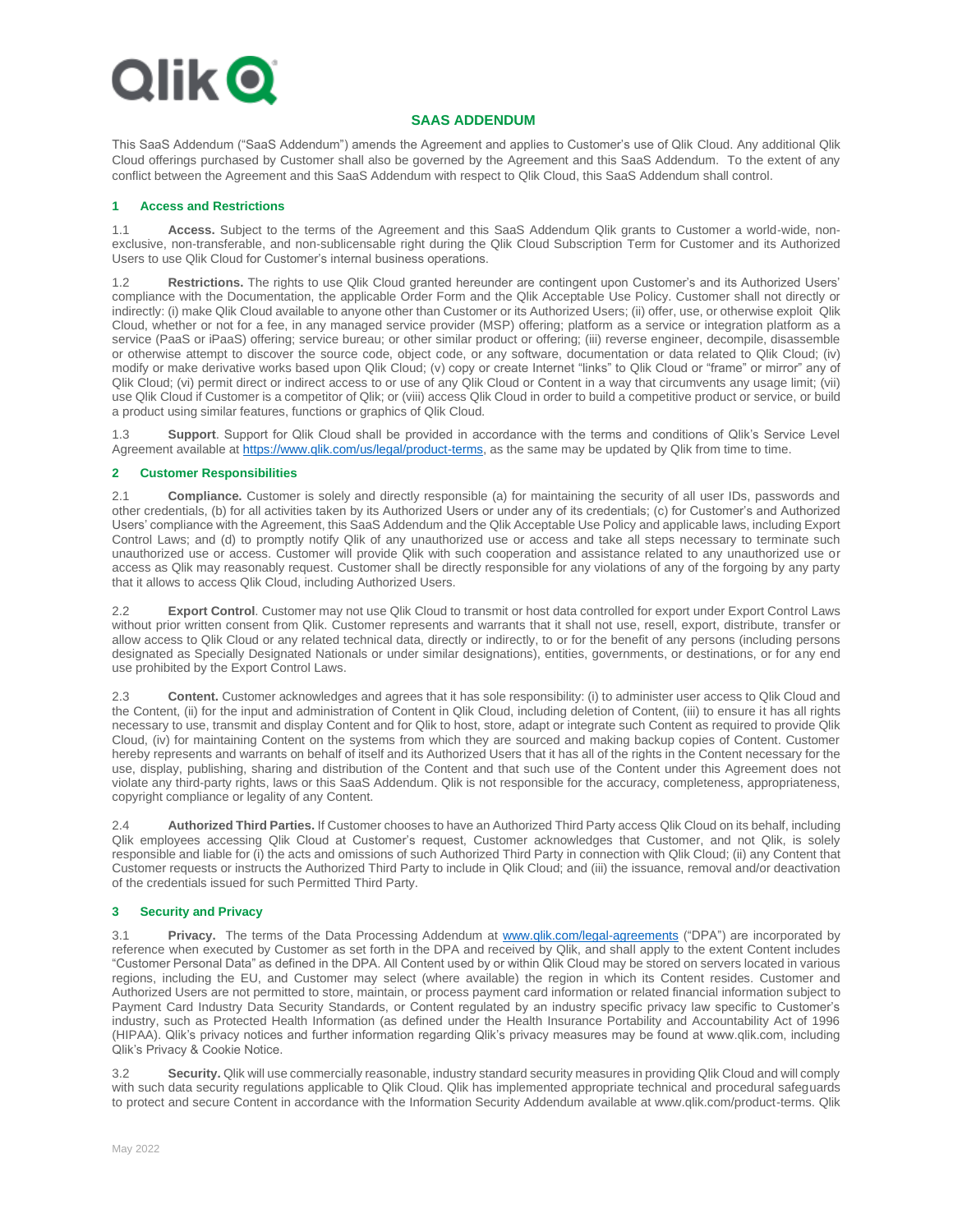# ik (

Cloud is hosted and delivered from a data center operated by a third-party provider, which is solely responsible for the underlying infrastructure and hosting of Qlik Cloud. Qlik reserves the right to remove or update its third-party provider. Customer is solely responsible for any breach or loss resulting from: (i) Customer's failure to control user access; (ii) failure to secure Content which Customer transmits to and from Qlik Cloud; and (iii) failure to implement security configurations and encryption technology to protect Content.

#### **4 Term and Termination**

4.1 **Term.** Customer's and its Authorized Users' access to Qlik Cloud shall remain in effect, unless earlier terminated, for the Qlik Cloud subscription term set forth in an Order Form ("Qlik Cloud Subscription Term"). Subscriptions may not be cancelled in whole or in part during any Qlik Cloud Subscription Term. The Qlik Cloud Subscription Term shall automatically renew for renewal terms of the same duration at Qlik's then-prevailing rates for the applicable Qlik Cloud offering , unless and until Customer or Qlik elects to non-renew the Qlik Cloud Subscription Term by providing written notice to the other Party at least 45 days prior to the end of the thencurrent Qlik Cloud Subscription Term.

4.2 **Suspension**. Qlik may, without limiting its other rights and remedies, suspend Customer's access to Qlik Cloud at any time if: (i) required by applicable law, including Export Control Laws, (ii) Customer or any Authorized User is in violation of the terms of the Agreement, this SaaS Addendum or the Qlik Acceptable Use Policy, or (iii) Customer's use disrupts the integrity or operation of Qlik Cloud or interferes with the use by others. Qlik will use reasonable efforts to notify Customer prior to any suspension, unless prohibited by applicable law or court order**.** 

4.3 **Effect of Termination.** Upon any termination or expiration of the Qlik Cloud Subscription Term, Customer and its Authorized Users' right to access and use Qlik Cloud shall automatically cease. Termination or expiration of a Qlik Cloud Subscription Term may result in the deletion of Customer's Content therein. No refunds or credits of any prepaid fees shall be granted in the event of any termination or expiration.

### **5 Intellectual Property Rights; Warranty**

5.1 **Ownership.** Customer retains all right, title and interest in and to its Content. Qlik (and its licensors, as applicable) shall own all right, title and interest, including all related intellectual property rights, in and to Qlik Cloud (or any underlying technology or content within Qlik Cloud).

### 5.2 **Warranty and Disclaimer**.

5.2.1 During the Qlik Cloud Subscription Term, Qlik warrants that Qlik Cloud will perform substantially in accordance with the applicable Documentation when used as authorized under this SaaS Addendum. This warranty will not apply (i) unless Customer notifies Qlik of a claim under this warranty within 30 days of the date on which the condition giving rise to the claim first appears, or (ii) the event giving rise to the warranty claim was caused by misuse, unauthorized modifications, or third-party hardware, software or services. Customer's exclusive remedy and Qlik's sole liability with regard to any breach of this warranty will be, at Qlik's option and expense, to either: (i) repair or replace the non-conforming Qlik Cloud or (ii) terminate the affected Qlik Cloud and refund Customer, on a pro rata basis, any unused, prepaid fees as of the termination effective date, but in no event less than one thousand dollars (USD \$1,000).

5.2.2 EXCEPT AS EXPRESSLY SET FORTH IN THIS SECTION, QLIK CLOUD IS PROVIDED WITHOUT WARRANTY OF ANY KIND, EXPRESS OR IMPLIED, INCLUDING, BUT NOT LIMITED TO, THE IMPLIED WARRANTIES OF, MERCHANTABILITY, AND FITNESS FOR A PARTICULAR PURPOSE, AND ANY WARRANTIES IMPLIED BY ANY COURSE OF PERFORMANCE OR USAGE OF TRADE, ALL OF WHICH ARE EXPRESSLY DISCLAIMED. QLIK AND ITS OFFICERS, DIRECTORS, EMPLOYEES, AGENTS, SUPPLIERS, PARTNERS, SERVICE PROVIDERS AND LICENSORS DO NOT WARRANT THAT: QLIK CLOUD WILL BE UNINTERRUPTED, ERROR FREE, COMPLETELY SECURE, OR MEET CUSTOMER'S OR AUTHORIZED USERS' REQUIREMENTS.

#### **6 Definitions**

6.1 "**Authorized Third Party**" means any third party authorized by Customer to access and use Qlik Cloud s.

6.2 For purposes of this SaaS Addendum, "**Authorized User**" means (a) in the case of an individual accepting this Agreement on such individual's own behalf, such individual; (b) an employee or Authorized Third Party of the Customer, who has been authorized by Customer to use the Qlik Products in accordance with the terms and conditions of this Agreement, and has been allocated a license or user credentials for which the applicable fees have been paid. An email alias or group address book may not be designated as an Authorized User.

6.3 "**Content**" means information, data, media or other content provided by Customer or any Authorized User for use with Qlik Cloud.

6.4 "**Export Control Laws**" means export controls, trade sanctions and other trade control laws and regulations of the U.S., E.U., and other governments, as well as regulations administered by the U.S. Department of the Treasury Office of Foreign Assets Control, the U.S. Department of Commerce, the Council of the E.U. and their counterparts under applicable law, including all end user, end-use and destination restrictions.

6.5 "**Qlik Acceptable Use Policy**" means Qlik's then-current Qlik Cloud Acceptable Use Policy located at [www.qlik.com.](http://www.qlik.com/)

6.6 "**Qlik Cloud**" means a subscription-based, SaaS solution provided and managed by Qlik under this SaaS Addendum.